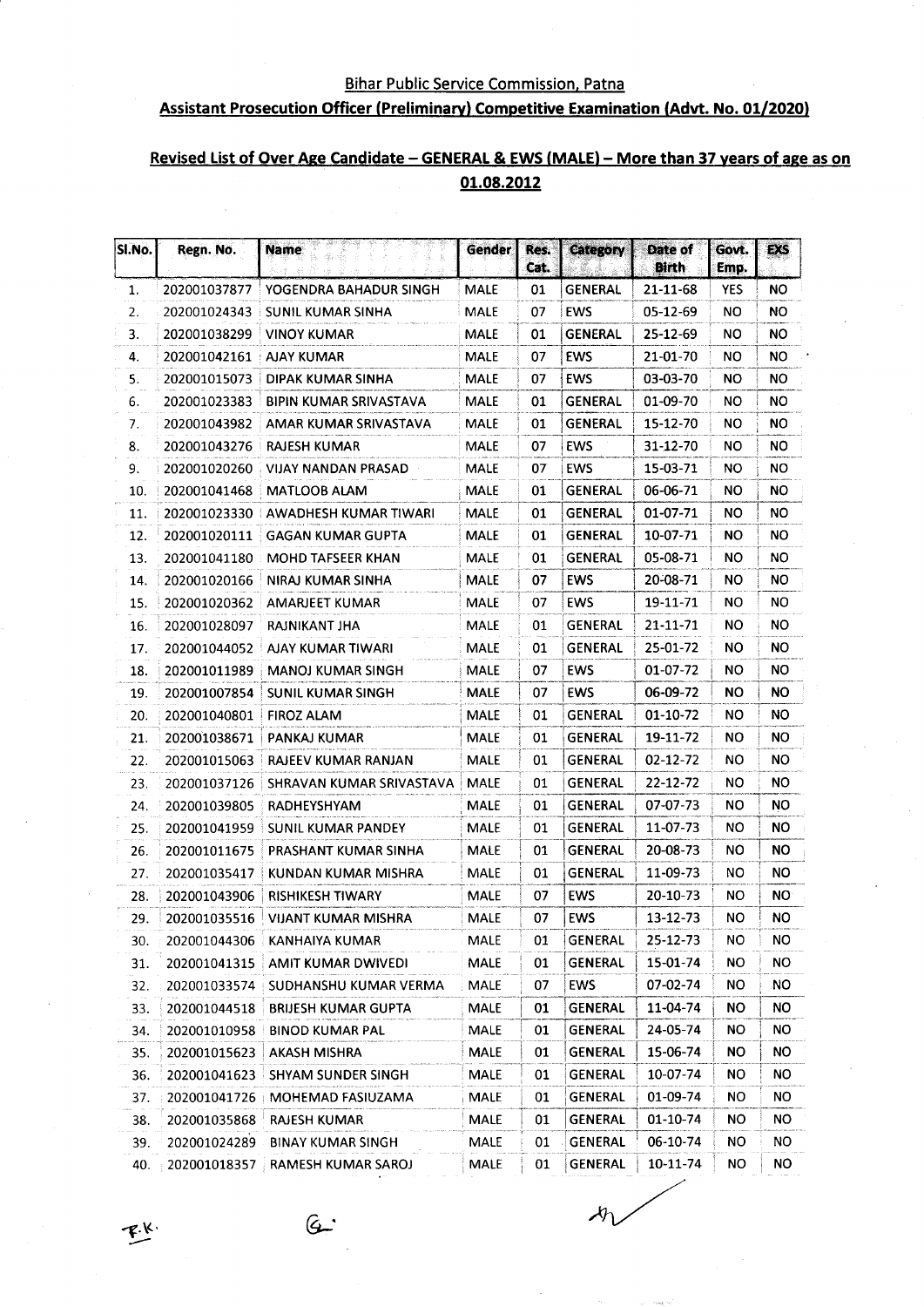| SI.No. | Regn. No.    | <b>Name</b><br>المتحاورين<br>5335 | Gender      | Res.<br>Cat. | Category       | Date of<br>Birth | Govt.<br>Emp. | <b>EXS</b> |
|--------|--------------|-----------------------------------|-------------|--------------|----------------|------------------|---------------|------------|
| 41.    | 202001043923 | SAMISH KUMAR VERMA                | <b>MALE</b> | 01           | <b>GENERAL</b> | 15-11-74         | NO.           | NO.        |
| 42.    | 202001020415 | <b>BASANT KUMAR</b>               | <b>MALE</b> | 01           | <b>GENERAL</b> | $01 - 12 - 74$   | <b>NO</b>     | NO.        |
| 43.    | 202001005548 | <b>VIJAY KUMAR MISHRA</b>         | <b>MALE</b> | 07           | <b>EWS</b>     | 05-12-74         | NO.           | <b>NO</b>  |
| 44.    | 202001023816 | <b>RANJIT KUMAR</b>               | <b>MALE</b> | 01           | <b>GENERAL</b> | 20-12-74         | NO.           | NO.        |
| 45.    | 202001040713 | SM QUAMRUL HASSAN                 | <b>MALE</b> | 01           | <b>GENERAL</b> | 28-12-74         | <b>NO</b>     | NO.        |
| 46.    | 202001023892 | <b>PRIYANK KUMAR *</b>            | <b>MALE</b> | 01           | <b>GENERAL</b> | 01-01-75         | <b>NO</b>     | NO.        |
| 47.    | 202001028928 | <b>MUKESH KUMAR</b>               | <b>MALE</b> | 07           | <b>EWS</b>     | 10-01-75         | NO.           | <b>NO</b>  |
| 48.    | 202001016436 | RAJENDRA KUMAR DWIVEDI            | <b>MALE</b> | 01           | <b>GENERAL</b> | 15-01-75         | <b>NO</b>     | <b>NO</b>  |
| 49.    | 202001042039 | <b>RAM BHAJAN SINGH</b>           | <b>MALE</b> | 01           | <b>GENERAL</b> | 24-01-75         | <b>NO</b>     | NO.        |
| 50.    | 202001038700 | PRITAM KUMAR                      | <b>MALE</b> | 07           | <b>EWS</b>     | 28-01-75         | <b>NO</b>     | NO.        |
| 51.    | 202001041255 | <b>TARKESHWAR NATH DUBEY</b>      | <b>MALE</b> | 01           | <b>GENERAL</b> | 02-02-75         | NO.           | <b>NO</b>  |
| 52.    | 202001033459 | SUBASH CHANDRA YADAV              | <b>MALE</b> | 01           | GENERAL        | 12-02-75         | <b>NO</b>     | <b>NO</b>  |
| 53.    | 202001019521 | <b>INDRA MOHAN</b>                | <b>MALE</b> | 01           | <b>GENERAL</b> | 26-03-75         | 'NO           | NO.        |
| 54.    | 202001038628 | <b>RAKESH TIWARI</b>              | <b>MALE</b> | 01           | GENERAL        | 05-05-75         | NO.           | NO.        |
| 55.    | 202001024311 | <b>RAJ KISHOR MISHRA</b>          | <b>MALE</b> | 01           | <b>GENERAL</b> | 18-06-75         | NO.           | <b>NO</b>  |
| 56.    | 202001021442 | AKHILESH KUMAR SINGH              | <b>MALE</b> | 01           | <b>GENERAL</b> | 22-06-75         | NO.           | NO.        |
| 57.    | 202001035964 | <b>GOPAL VERMA</b>                | <b>MALE</b> | 01           | <b>GENERAL</b> | 07-07-75         | NO.           | NO.        |
| 58.    | 202001038911 | <b>RANG NATH PANDEY</b>           | <b>MALE</b> | 01           | <b>GENERAL</b> | 10-07-75         | <b>NO</b>     | NO.        |
| 59.    | 202001039454 | PANKAJ KUMAR CHOUDHARY            | <b>MALE</b> | 01           | <b>GENERAL</b> | 15-07-75         | NO.           | <b>NO</b>  |

## Revised List of Over Age Candidate - GENERAL (FEMALE) - More than 40 years of age as on 01.08.2012

| SI.No. | Regn. No.    | <b>Name</b>                | Sender        | I Res.<br>Cat. | Category   Date of                                         | I Birth       | Govt.   EXS<br>Emp. |           |
|--------|--------------|----------------------------|---------------|----------------|------------------------------------------------------------|---------------|---------------------|-----------|
|        |              | 202001020575 SUNITA VERMA  | FEMALE        | 01             | GENERAL                                                    | $03-10-68$    | ាហ                  | <b>NO</b> |
|        |              | 202001015392 SARITA KUMARI | <b>FEMALE</b> | 01             | $^{\circ}$ GENERAL $\pm$ 27-01-70 $^{\circ}$ NO $^{\circ}$ |               |                     | NO.       |
|        | 202001039567 | KALPNA KUSUM               | FEMALE        | 01             | $\degree$ GENERAL $\degree$ 01-01-72 $\degree$             |               | ിNO.                | -NO       |
|        | 202001020058 | ANJANI SINGH               | FEMALE        | 01             | GENERAL                                                    | $15-01-72$ NO |                     | <b>NO</b> |

### Revised List of Over Age Candidates - SC/ST - More than 42 years of age as on 01.08.2012

| SI.No. | Regn. No. Name          |                                          | Gender   Res. | l Cat. | Category Date of | <b>Birth</b> | l Govt.<br>Emp. | EXS |
|--------|-------------------------|------------------------------------------|---------------|--------|------------------|--------------|-----------------|-----|
|        |                         | 202001026956 DHIRENDRA KUMAR             | <b>MALE</b>   | 02     | sc               | $03-12-68$   | <b>NO</b>       | NО  |
| ٠.     | 202001042243 ANIL KUMAR |                                          | MALE          | 02     |                  | 20-10-69     | <b>NO</b>       | NO  |
|        |                         | $\frac{1}{2}$ 202001042861   BHAGWAT RAM | <b>MALE</b>   | 02     | SC               | 09-02-70     | <b>NO</b>       | NO  |

 $\partial\mathfrak{b}_0$ 

砂

 $\omega$